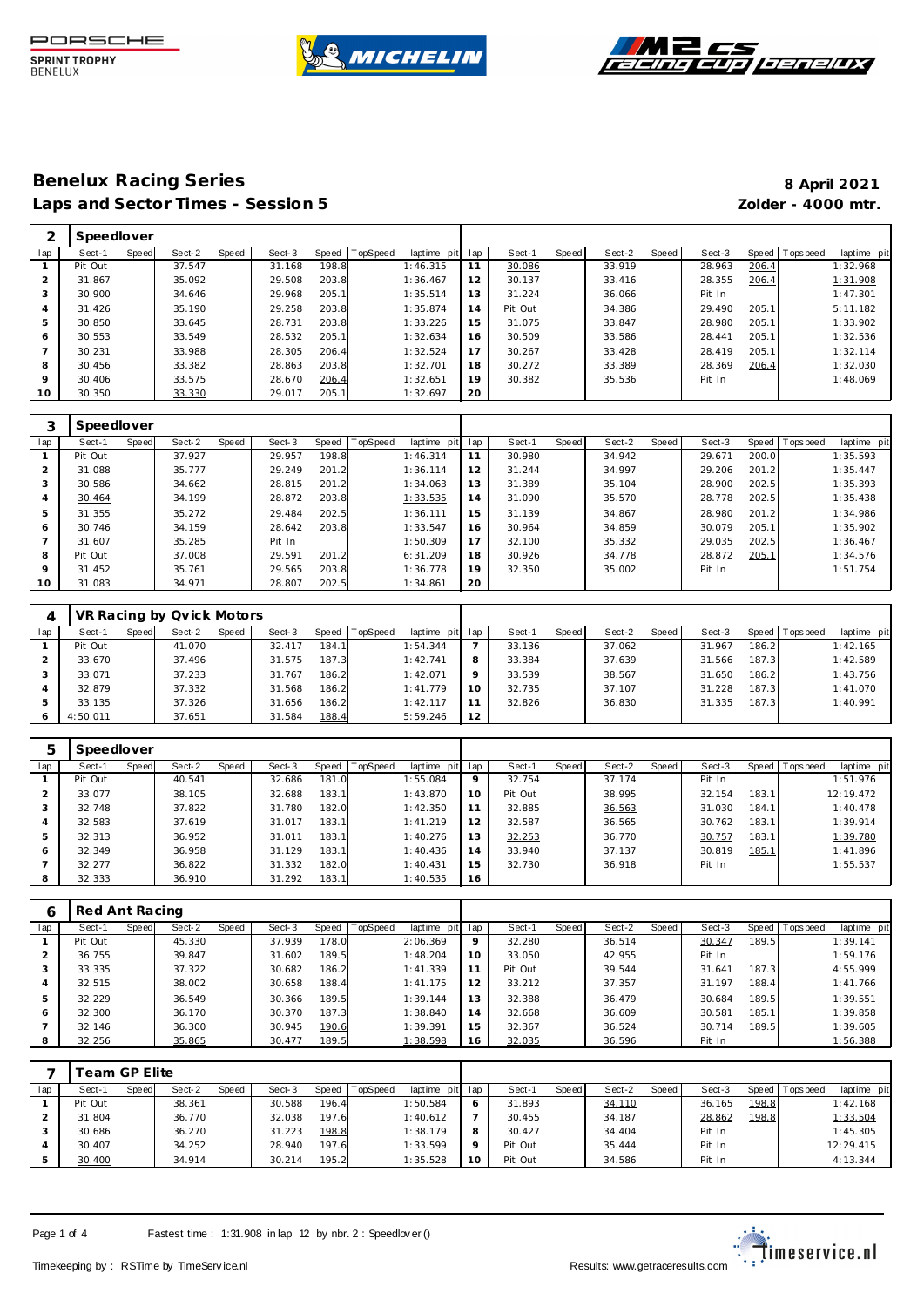





| 8       | Snap On Racing |       |        |       |        |       |                  |             |     |        |       |        |       |        |       |                |             |
|---------|----------------|-------|--------|-------|--------|-------|------------------|-------------|-----|--------|-------|--------|-------|--------|-------|----------------|-------------|
| lap     | Sect-1         | Speed | Sect-2 | Speed | Sect-3 |       | Speed   TopSpeed | laptime pit | lap | Sect-1 | Speed | Sect-2 | Speed | Sect-3 |       | Speed Topspeed | laptime pit |
|         | Pit Out        |       | 43.741 |       | 34.227 | 176.1 |                  | 2:03.010    | 11  | 35.584 |       | 39.106 |       | 32.272 | 180.0 |                | 1:46.962    |
|         | 36.815         |       | 40.971 |       | 32.817 | 179.0 |                  | 1:50.603    | 12  | 35.091 |       | 40.206 |       | 32.522 | 179.0 |                | 1:47.819    |
| 3       | 34.962         |       | 39.304 |       | 32.586 | 180.0 |                  | 1:46.852    | 13  | 34.680 |       | 39.124 |       | 32.010 | 182.0 |                | 1:45.814    |
|         | 35.403         |       | 38.907 |       | 32.388 | 180.0 |                  | 1:46.698    | 14  | 34.310 |       | 37.908 |       | 34.140 | 182.0 |                | 1:46.358    |
| 5       | 35.308         |       | 39.263 |       | 32.440 | 180.0 |                  | 1:47.011    | 15  | 34.258 |       | 38.357 |       | 31.954 | 180.0 |                | 1:44.569    |
| 6       | 35.114         |       | 39.367 |       | 32.515 | 184.1 |                  | 1:46.996    | 16  | 34.668 |       | 39.566 |       | 33.145 | 180.0 |                | 1:47.379    |
|         | 35.646         |       | 39.824 |       | 32.597 | 183.1 |                  | 1:48.067    | 17  | 34.386 |       | 38.724 |       | 32.446 | 184.1 |                | 1:45.556    |
| 8       | 34.932         |       | 39.698 |       | 33.081 | 179.0 |                  | 1:47.711    | 18  | 35.043 |       | 39.412 |       | 32.408 | 183.1 |                | 1:46.863    |
| $\circ$ | 35.209         |       | 40.179 |       | 33.926 | 178.0 |                  | 1:49.314    | 19  | 34.536 |       | 38.882 |       | 32.465 | 180.0 |                | 1:45.883    |
| 10      | 35.435         |       | 39.977 |       | 32.348 | 179.0 |                  | 1:47.760    | 20  | 34.499 |       | 39.519 |       | Pit In |       |                | 2:04.211    |

| Q   |         | Motorsport |        |       |        |       |          |             |             |         |              |        |       |        |       |            |             |
|-----|---------|------------|--------|-------|--------|-------|----------|-------------|-------------|---------|--------------|--------|-------|--------|-------|------------|-------------|
| lap | Sect-1  | Speed      | Sect-2 | Speed | Sect-3 | Speed | TopSpeed | laptime pit | lap         | Sect-1  | <b>Speed</b> | Sect-2 | Speed | Sect-3 | Speed | T ops peed | laptime pit |
|     | Pit Out |            | 49.816 |       | 37.422 | 162.8 |          | 2:19.482    | $\mathsf Q$ | 37.445  |              | 43.794 |       | Pit In |       |            | 2:09.629    |
|     | 39.662  |            | 45.634 |       | 36.048 | 163.6 |          | 2:01.344    | 10          | Pit Out |              | 45.588 |       | 35.842 | 164.5 |            | 9:48.922    |
| 3   | 38.176  |            | 43.176 |       | 35.712 | 165.3 |          | 1:57.064    | 11          | 37.806  |              | 43.661 |       | 35.254 | 165.3 |            | 1:56.721    |
| 4   | 37.370  |            | 42.787 |       | 35.117 | 165.3 |          | 1:55.274    | 12          | 37.396  |              | 43.929 |       | 37.754 | 166.2 |            | 1:59.079    |
| 5   | 36.995  |            | 41.994 |       | 34.972 | 166.2 |          | 1:53.961    | 13          | 37.431  |              | 43.396 |       | 35.728 | 165.3 |            | 1:56.555    |
| 6   | 37.280  |            | 43.093 |       | 36.129 | 165.3 |          | 1:56.502    | 14          | 38.065  |              | 43.796 |       | 36.146 | 154.3 |            | 1:58.007    |
|     | 37.653  |            | 45.107 |       | 35.738 | 166.2 |          | 1:58.498    | 15          | 38.090  |              | 43.172 |       | Pit In |       |            | 2:12.054    |
| 8   | 39.987  |            | 43.962 |       | 35.345 | 165.3 |          | 1:59.294    | 16          |         |              |        |       |        |       |            |             |

| 10      | JJ Motorsport |       |        |       |        |       |                |             |     |        |       |        |       |        |       |                   |             |
|---------|---------------|-------|--------|-------|--------|-------|----------------|-------------|-----|--------|-------|--------|-------|--------|-------|-------------------|-------------|
| lap     | Sect-1        | Speed | Sect-2 | Speed | Sect-3 |       | Speed TopSpeed | laptime pit | lap | Sect-1 | Speed | Sect-2 | Speed | Sect-3 |       | Speed   Tops peed | laptime pit |
|         | Pit Out       |       | 48.977 |       | 34.828 | 179.0 |                | 2:17.093    | 12  | 32.965 |       | 36.857 |       | 31.119 | 186.2 |                   | 1:40.941    |
| 2       | 36.482        |       | 40.001 |       | 32.344 | 182.0 |                | 1:48.827    | 13  | 33.670 |       | 36.731 |       | 31.640 | 185.1 |                   | 1:42.041    |
| 3       | 33.800        |       | 37.825 |       | 32.101 | 185.1 |                | 1:43.726    | 14  | 32.598 |       | 36.748 |       | 31.276 | 186.2 |                   | 1:40.622    |
| 4       | 33.212        |       | 37.537 |       | 32.042 | 185.1 |                | 1:42.791    | 15  | 32.612 |       | 37.741 |       | 31.342 | 186.2 |                   | 1:41.695    |
| 5       | 33.140        |       | 38.503 |       | 32.078 | 185.1 |                | 1:43.721    | 16  | 32.767 |       | 36.408 |       | 31.143 | 187.3 |                   | 1:40.318    |
| 6       | 33.695        |       | 37.688 |       | 32.200 | 184.1 |                | 1:43.583    | 17  | 32.968 |       | 36.462 |       | 31.029 | 186.2 |                   | 1:40.459    |
|         | 33.522        |       | 37.081 |       | 31.558 | 186.2 |                | 1:42.161    | 18  | 32.978 |       | 43.381 |       | 31.715 | 185.1 |                   | 1:48.074    |
| 8       | 33.101        |       | 38.883 |       | 31.903 | 185.1 |                | 1:43.887    | 19  | 32.870 |       | 36.722 |       | 31.671 | 186.2 |                   | 1:41.263    |
| $\circ$ | 33.096        |       | 36.649 |       | 31.309 | 185.1 |                | 1:41.054    | 20  | 32.910 |       | 36.689 |       | 31.438 | 185.1 |                   | 1:41.037    |
| 10      | 32.649        |       | 36.829 |       | 31.462 | 187.3 |                | 1:40.940    | 21  | 33.011 |       | 37.288 |       | 31.636 | 185.1 |                   | 1:41.935    |
|         | 32.827        |       | 36.975 |       | 31.430 | 186.2 |                | 1:41.232    | 22  | 32.966 |       | 37.302 |       | Pit In |       |                   | 2:04.079    |

|     | AR performance |       |        |       |        |           |                 |                |     |          |       |        |       |        |       |                   |             |
|-----|----------------|-------|--------|-------|--------|-----------|-----------------|----------------|-----|----------|-------|--------|-------|--------|-------|-------------------|-------------|
| lap | Sect-1         | Speed | Sect-2 | Speed | Sect-3 | Speed   T | <b>TopSpeed</b> | laptime<br>pit | lap | Sect-1   | Speed | Sect-2 | Speed | Sect-3 |       | Speed   Tops peed | laptime pit |
|     | Pit Out        |       | 43.134 |       | 32.996 | 183.1     |                 | 1:59.808       | 10  | 32.716   |       | 36.369 |       | Pit In |       |                   | 1:50.775    |
|     | 33.531         |       | 37.203 |       | Pit In |           |                 | 1:51.971       | 11  | Pit Out  |       | 37.042 |       | 31.286 | 185.1 |                   | 2:49.103    |
| 3   | Pit Out        |       | 38.105 |       | 34.756 | 184.1     |                 | 2:28.952       | 12  | 32.476   |       | 36.130 |       | 30.919 | 187.3 |                   | 1:39.525    |
| 4   | 32.733         |       | 43.233 |       | 35.350 | 187.3     |                 | 1:51.316       | 13  | 32.617   |       | 36.510 |       | 30.924 | 187.3 |                   | 1:40.051    |
| 5   | 32.381         |       | 36.405 |       | 31.225 | 186.2     |                 | 1:40.011       | 14  | 5:10.966 |       | 39.318 |       | 32.089 | 185.1 |                   | 6:22.373    |
| 6   | 32.690         |       | 36.332 |       | 31.023 | 186.2     |                 | 1:40.045       | 15  | 33.995   |       | 38.178 |       | 31.893 | 183.1 |                   | 1:44.066    |
|     | 32.487         |       | 38.400 |       | 31.190 | 186.2     |                 | 1:42.077       | 16  | 33.880   |       | 37.697 |       | 31.978 | 187.3 |                   | 1:43.555    |
| 8   | 32.484         |       | 36.730 |       | 31.543 | 188.4     |                 | 1:40.757       | 17  | 34.339   |       | 38.082 |       | 31.864 | 187.3 |                   | 1:44.285    |
| 9   | 32.394         |       | 35.980 |       | 30.949 | 185.1     |                 | 1:39.323       | 18  |          |       |        |       |        |       |                   |             |

| 12      | AR performance |       |        |       |        |       |          |             |     |        |       |        |       |        |       |                 |             |
|---------|----------------|-------|--------|-------|--------|-------|----------|-------------|-----|--------|-------|--------|-------|--------|-------|-----------------|-------------|
| lap     | Sect-1         | Speed | Sect-2 | Speed | Sect-3 | Speed | TopSpeed | laptime pit | lap | Sect-1 | Speed | Sect-2 | Speed | Sect-3 |       | Speed Tops peed | laptime pit |
|         | Pit Out        |       | 49.384 |       | 35.605 | 183.1 |          | 2:12.120    | 11  | 33.042 |       | 37.660 |       | 33.881 | 188.4 |                 | 1:44.583    |
|         | 36.077         |       | 40.020 |       | 32.696 | 188.4 |          | 1:48.793    | 12  | 33.090 |       | 38.003 |       | 31.589 | 190.6 |                 | 1:42.682    |
|         | 34.137         |       | 38.124 |       | 31.722 | 190.6 |          | 1:43.983    | 13  | 32.986 |       | 37.394 |       | 31.547 | 190.6 |                 | 1:41.927    |
| 4       | 33.154         |       | 39.327 |       | 31.500 | 191.7 |          | 1:43.981    | 14  | 33.032 |       | 37.558 |       | 31.406 | 188.4 |                 | 1:41.996    |
| 5       | 33.077         |       | 38.224 |       | 32.093 | 187.3 |          | 1:43.394    | 15  | 33.773 |       | 37.608 |       | 31.455 | 191.7 |                 | 1:42.836    |
| 6       | 33.960         |       | 37.990 |       | 31.467 | 192.9 |          | 1:43.417    | 16  | 32.809 |       | 37.271 |       | 31.208 | 190.6 |                 | 1:41.288    |
|         | 32.869         |       | 37.495 |       | 31.401 | 191.7 |          | 1:41.765    | 17  | 33.216 |       | 37.709 |       | 31.659 | 189.5 |                 | 1:42.584    |
| 8       | 32.997         |       | 37.901 |       | 31.493 | 194.0 |          | 1:42.391    | 18  | 32.984 |       | 37.524 |       | 31.919 | 189.5 |                 | 1:42.427    |
| $\circ$ | 32.932         |       | 37.732 |       | 31.445 | 190.6 |          | 1:42.109    | 19  | 32.974 |       | 38.321 |       | Pit In |       |                 | 2:02.817    |
| 10      | 33.676         |       | 37.729 |       | 31.425 | 191.7 |          | 1:42.830    | 20  |        |       |        |       |        |       |                 |             |

| 14  | JW Raceservice |              |        |       |        |       |                |                     |    |        |       |        |       |        |       |                   |             |
|-----|----------------|--------------|--------|-------|--------|-------|----------------|---------------------|----|--------|-------|--------|-------|--------|-------|-------------------|-------------|
| lap | Sect-1         | <b>Speed</b> | Sect-2 | Speed | Sect-3 |       | Speed TopSpeed | laptime pit lap     |    | Sect-1 | Speed | Sect-2 | Speed | Sect-3 |       | Speed   Tops peed | laptime pit |
|     | Pit Out        |              | 45.430 |       | 31.800 | 201.2 |                | 2:03.619            | 10 | 31.163 |       | 35.645 |       | Pit In |       |                   | 1:48.794    |
|     | 34.357         |              | 36.531 |       | 29.522 | 205.1 |                | 1:40.410 11 Pit Out |    |        |       | 35.025 |       | 29.302 | 205.1 |                   | 2:55.008    |

Page 2 of 4 Fastest time : 1:31.908 in lap 12 by nbr. 2 : Speedlov er ()

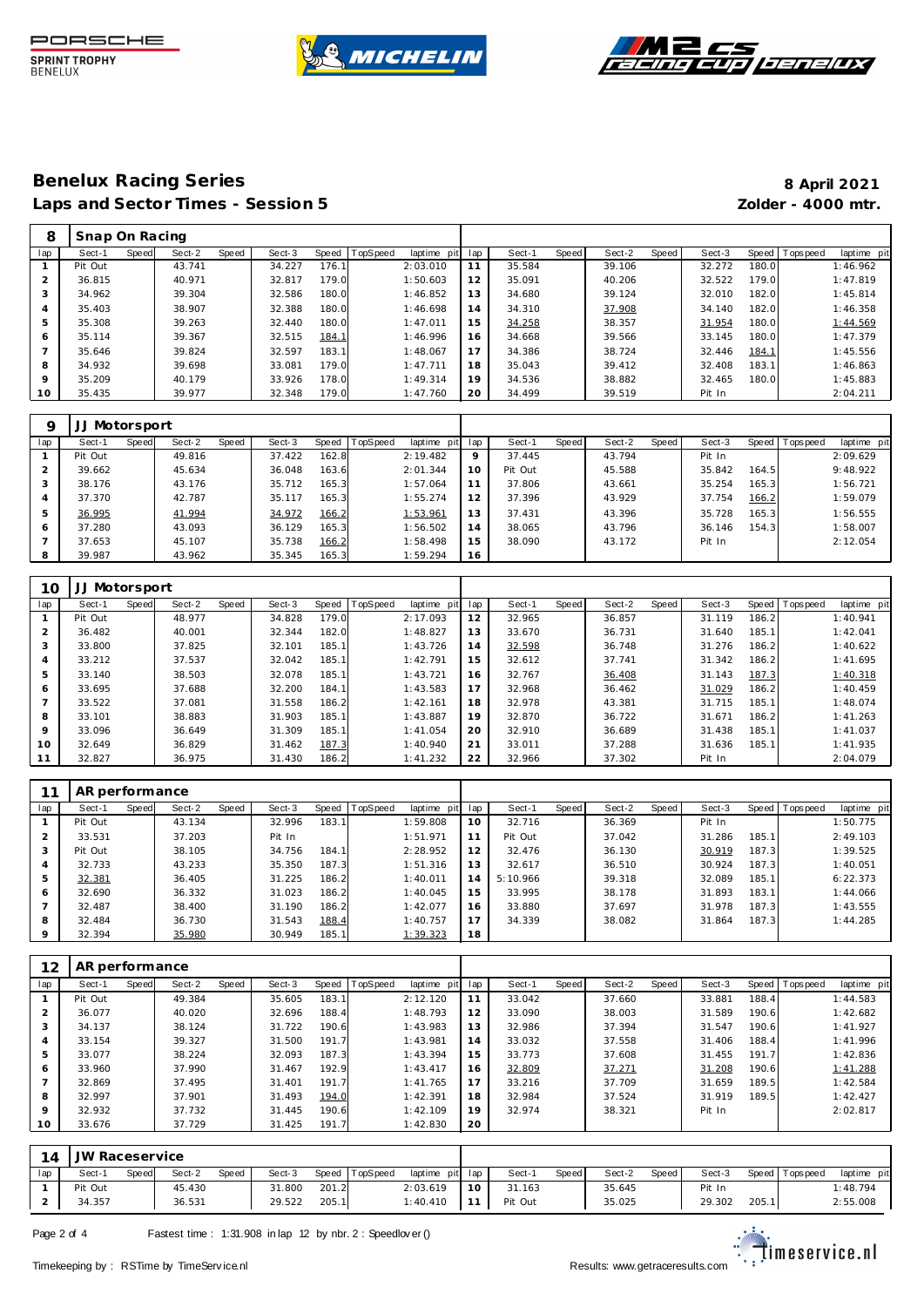





|         | 31.012 | 35.410 | 205.1<br>29.042 | 1:35.464 | 12             | 31.023 | 36.719 | 28.860 | 205.1 | 1:36.602 |
|---------|--------|--------|-----------------|----------|----------------|--------|--------|--------|-------|----------|
|         | 31.359 | 34.896 | 207.7<br>29.487 | 1:35.742 | 13             | 30.741 | 35.086 | 29.076 | 206.4 | 1:34.903 |
|         | 31.626 | 35.185 | 205.1<br>29.926 | 1:36.737 | $\overline{4}$ | 30.804 | 35.052 | 29.022 | 206.4 | 1:34.878 |
| 6       | 30.843 | 35.662 | 203.8<br>30.119 | 1:36.624 | i 5            | 30.575 | 35.199 | 29.655 | 206.4 | 1:35.429 |
|         | 31.709 | 35.997 | 205.1<br>29.272 | 1:36.978 | 16             | 30.735 | 35.712 | 29.174 | 203.8 | 1:35.621 |
| 8       | 32.023 | 34.997 | 206.4<br>28.985 | 1:36.005 |                | 31.362 | 36.217 | 29.183 | 205.1 | 1:36.762 |
| $\circ$ | 31.656 | 35.091 | 202.5<br>28.771 | 1:35.518 | 18             | 32.397 | 36.579 | Pit In |       | 1:51.624 |

| 15  | <b>BMS Motorsport</b> |       |        |       |        |       |                 |                |     |        |       |        |       |        |       |                |             |
|-----|-----------------------|-------|--------|-------|--------|-------|-----------------|----------------|-----|--------|-------|--------|-------|--------|-------|----------------|-------------|
| lap | Sect-1                | Speed | Sect-2 | Speed | Sect-3 | Speed | <b>TopSpeed</b> | laptime<br>pit | lap | Sect-1 | Speed | Sect-2 | Speed | Sect-3 |       | Speed Topspeed | laptime pit |
|     | Pit Out               |       | 49.565 |       | 38.777 | 179.0 |                 | 2:17.135       | 10  | 34.038 |       | 38.298 |       | 32.009 | 188.4 |                | 1:44.345    |
|     | 39.403                |       | 43.290 |       | 34.340 | 186.2 |                 | 1:57.033       | 11  | 34.140 |       | 38.389 |       | 32.895 | 195.2 |                | 1:45.424    |
| 3   | 36.944                |       | 41.908 |       | 33.613 | 188.4 |                 | 1:52.465       | 12  | 34.657 |       | 38.614 |       | 32.430 | 191.7 |                | 1:45.701    |
| 4   | 35.210                |       | 39.017 |       | 32.442 | 188.4 |                 | 1:46.669       | 13  | 34.392 |       | 38.565 |       | 32.205 | 188.4 |                | 1:45.162    |
| 5   | 35.064                |       | 39.258 |       | 33.475 | 191.7 |                 | 1:47.797       | 14  | 34.808 |       | 39.182 |       | 32.525 | 186.2 |                | 1:46.515    |
| 6   | 35.031                |       | 39.086 |       | 32.863 | 189.5 |                 | 1:46.980       | 15  | 35.501 |       | 39.243 |       | 32.431 | 189.5 |                | 1:47.175    |
|     | 36.280                |       | 39.433 |       | 32.606 | 190.6 |                 | 1:48.319       | 16  | 34.330 |       | 38.634 |       | 32.078 | 190.6 |                | 1:45.042    |
| 8   | 36.291                |       | 40.022 |       | 32.610 | 189.5 |                 | 1:48.923       | 17  | 34.764 |       | 38.644 |       | 33.560 | 182.0 |                | 1:46.968    |
| 9   | 34.846                |       | 39.681 |       | 32.280 | 188.4 |                 | 1:46.807       | 18  | 34.807 |       | 38.495 |       | Pit In |       |                | 2:01.710    |

| 16  | Phil Bastiaans |       |        |       |        |       |                  |                |         |         |       |        |              |        |              |            |             |
|-----|----------------|-------|--------|-------|--------|-------|------------------|----------------|---------|---------|-------|--------|--------------|--------|--------------|------------|-------------|
| lap | Sect-1         | Speed | Sect-2 | Speed | Sect-3 |       | Speed   TopSpeed | laptime<br>pit | lap     | Sect-1  | Speed | Sect-2 | <b>Speed</b> | Sect-3 | Speed        | Tops pee d | laptime pit |
|     | Pit Out        |       | 44.692 |       | 35.714 | 167.9 |                  | 2:07.951       |         | 34.056  |       | 38.560 |              | Pit In |              |            | 2:05.189    |
|     | 35.814         |       | 39.804 |       | 33.348 | 172.3 |                  | 1:48.966       | 8       | Pit Out |       | 38.130 |              | 32.323 | 172.3        |            | 3:10.539    |
|     | 34.651         |       | 38.822 |       | 32.710 | 171.4 |                  | 1:46.183       | $\circ$ | 33.583  |       | 37.453 |              | 32.065 | 172.3        |            | 1:43.101    |
|     | 6:10.547       |       | 39.903 |       | 33.162 | 171.4 |                  | 7:23.612       | 10      | 34.976  |       | 37.603 |              | 31.890 | 174.2        |            | 1:44.469    |
|     | 34.306         |       | 38.501 |       | 33.435 | 172.3 |                  | 1:46.242       |         | 33.332  |       | 37.625 |              | 31.939 | <u>175.1</u> |            | 1:42.896    |
|     | 33.817         |       | 38.289 |       | 32.467 | 173.3 |                  | 1:44.573       | 12      | 33.689  |       | 47.191 |              | Pit In |              |            | 2:11.745    |

| 25            |         | eam GP Elite |        |              |        |       |          |             |     |        |              |        |       |        |              |            |             |
|---------------|---------|--------------|--------|--------------|--------|-------|----------|-------------|-----|--------|--------------|--------|-------|--------|--------------|------------|-------------|
| lap           | Sect-1  | Speed        | Sect-2 | <b>Speed</b> | Sect-3 | Speed | TopSpeed | laptime pit | lap | Sect-  | <b>Speed</b> | Sect-2 | Speed | Sect-3 | Speed        | Tops pee d | laptime pit |
|               | Pit Out |              | 40.922 |              | 32.774 | 183.1 |          | 1:58.387    |     | 32.143 |              | 36.396 |       | 30.506 | 185.1        |            | 1:39.045    |
|               | 33.975  |              | 38.330 |              | 31.705 | 184.1 |          | 1:44.010    | 8   | 32.396 |              | 36.898 |       | 30.524 | 184.1        |            | 1:39.818    |
|               | 32.592  |              | 36.782 |              | 30.684 | 184.1 |          | 1:40.058    | Q   | 32.462 |              | 36.298 |       | 30.644 | <u>185.1</u> |            | 1:39.404    |
|               | 33.048  |              | 38.651 |              | 30.955 | 182.0 |          | 1:42.654    | 10  | 32.313 |              | 36.595 |       | 30.392 | 185.1        |            | 1:39.300    |
| $\mathcal{P}$ | 31.985  |              | 36.913 |              | 30.910 | 184.1 |          | 1:39.808    | 11  | 32.301 |              | 36.751 |       | 30.537 | <u>185.1</u> |            | 1:39.589    |
| 6             | 32.386  |              | 36.262 |              | 30.824 | 183.1 |          | 1:39.472    | 12  | 32.976 |              | 36.401 |       | Pit In |              |            | 1:49.625    |

| 32      |         |       | Belien Motorsport |       |        |       |                 |             |     |         |       |        |       |        |       |                   |             |
|---------|---------|-------|-------------------|-------|--------|-------|-----------------|-------------|-----|---------|-------|--------|-------|--------|-------|-------------------|-------------|
| lap     | Sect-1  | Speed | Sect-2            | Speed | Sect-3 | Speed | <b>TopSpeed</b> | laptime pit | lap | Sect-1  | Speed | Sect-2 | Speed | Sect-3 |       | Speed   Tops peed | laptime pit |
|         | Pit Out |       | 45.181            |       | 34.489 | 160.4 |                 | 2:04.664    | 10  | 32.383  |       | 36.836 |       | 31.053 | 187.3 |                   | 1:40.272    |
|         | 36.229  |       | 40.260            |       | 33.400 | 184.1 |                 | 1:49.889    | 11  | 33.795  |       | 38.307 |       | Pit In |       |                   | 1:54.294    |
| 3       | 33.953  |       | 38.038            |       | 31.517 | 187.3 |                 | 1:43.508    | 12  | Pit Out |       | 40.450 |       | 33.273 | 179.0 |                   | 3:53.529    |
| 4       | 33.575  |       | 37.383            |       | 31.068 | 187.3 |                 | 1:42.026    | 13  | 33.696  |       | 38.789 |       | 32.741 | 176.1 |                   | 1:45.226    |
| 5       | 32.780  |       | 36.939            |       | 30.942 | 189.5 |                 | 1:40.661    | 14  | 34.863  |       | 46.339 |       | Pit In |       |                   | 2:08.246    |
| 6       | 32.790  |       | 38.420            |       | 31.354 | 188.4 |                 | 1:42.564    | 15  |         |       |        |       |        |       |                   | 5:48.064    |
|         | 32.998  |       | 37.507            |       | 30.942 | 188.4 |                 | 1: 41.447   | 16  | Pit Out |       | 42.030 |       | 33.069 | 180.0 |                   | 2:22.142    |
| 8       | 32.627  |       | 37.323            |       | 32.529 | 186.2 |                 | 1:42.479    | 17  | 33.841  |       | 38.976 |       | 32.781 | 179.0 |                   | 1:45.598    |
| $\circ$ | 35.280  |       | 37.327            |       | 31.870 | 188.4 |                 | 1:44.477    | 18  | 33.445  |       | 38.919 |       | Pit In |       |                   | 2:02.216    |

|         | <sup>r</sup> eam GP Elite |       |        |       |        |       |          |             |     |        |       |        |       |        |       |                |             |
|---------|---------------------------|-------|--------|-------|--------|-------|----------|-------------|-----|--------|-------|--------|-------|--------|-------|----------------|-------------|
| lap     | Sect-1                    | Speed | Sect-2 | Speed | Sect-3 | Speed | TopSpeed | laptime pit | lap | Sect-1 | Speed | Sect-2 | Speed | Sect-3 |       | Speed Topspeed | laptime pit |
|         | Pit Out                   |       | 44.291 |       | 32.097 | 186.2 |          | 1:56.033    | 10  | 32.156 |       | 36.058 |       | 30.494 | 187.3 |                | 1:38.708    |
|         | 32.470                    |       | 37.084 |       | 30.675 | 187.3 |          | 1:40.229    | 11  | 31.347 |       | 35.825 |       | 30.553 | 187.3 |                | 1:37.725    |
| 3       | 33.152                    |       | 36.168 |       | 30.881 | 186.2 |          | 1:40.201    | 12  | 31.340 |       | 35.630 |       | 30.490 | 189.5 |                | 1:37.460    |
|         | 31.900                    |       | 36.126 |       | 30.592 | 189.5 |          | 1:38.618    | 13  | 31.779 |       | 35.828 |       | 31.989 | 186.2 |                | 1:39.596    |
| 5       | 31.593                    |       | 35.814 |       | 30.396 | 187.3 |          | 1:37.803    | 14  | 35.597 |       | 36.605 |       | 30.566 | 188.4 |                | 1:42.768    |
| 6       | 31.701                    |       | 36.147 |       | 30.530 | 187.3 |          | 1:38.378    | 15  | 32.170 |       | 37.056 |       | 30.674 | 186.2 |                | 1:39.900    |
|         | 31.396                    |       | 38.241 |       | Pit In |       |          | 1:51.120    | 16  | 32.574 |       | 35.657 |       | 31.861 | 187.3 |                | 1:40.092    |
| 8       | Pit Out                   |       | 41.542 |       | 33.648 | 179.0 |          | 6:46.982    | 17  | 31.975 |       | 35.546 |       | Pit In |       |                | 1:55.213    |
| $\circ$ | 33.322                    |       | 37.314 |       | 31.155 | 189.5 |          | 1:41.791    | 18  |        |       |        |       |        |       |                |             |

| <b>Q7</b> | Belgium Racing |       |        |              |        |       |                |                   |         |        |       |        |              |        |       |          |             |
|-----------|----------------|-------|--------|--------------|--------|-------|----------------|-------------------|---------|--------|-------|--------|--------------|--------|-------|----------|-------------|
| lap       | Sect-1         | Speed | Sect-2 | <b>Speed</b> | Sect-3 |       | Speed TopSpeed | laptime pit       | lap     | Sect-1 | Speed | Sect-2 | <b>Speed</b> | Sect-3 | Speed | Topspeed | laptime pit |
|           | Pit Out        |       | 41.993 |              | 33.090 | 182.0 |                | 1:57.403          |         | 34.885 |       | 39.814 |              | 32.759 | 185.1 |          | 1:47.458    |
|           | 34.071         |       | 38.994 |              | 31.736 | 184.1 |                | $1:44.80^{\circ}$ |         | 34.794 |       | 40.687 |              | 32.768 | 185.1 |          | 1:48.249    |
|           | 33.523         |       | 38.680 |              | 31.899 | 185.1 |                | <u>1:44.102</u>   | $\circ$ | 36.924 |       | 41.105 |              | 32.981 | 185.1 |          | 1:51.010    |

Page 3 of 4 Fastest time : 1:31.908 in lap 12 by nbr. 2 : Speedlov er ()